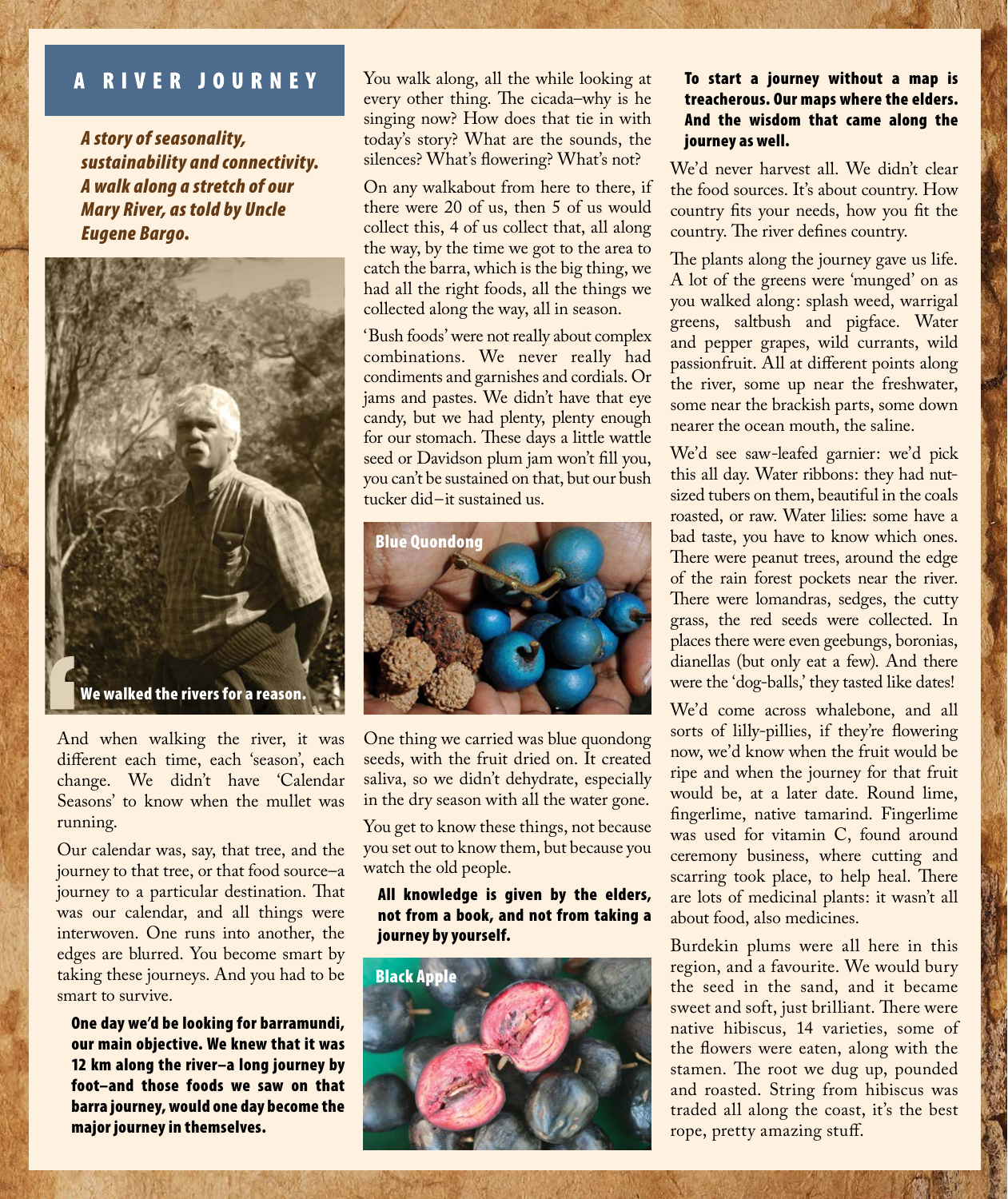All along the river after rain, you have the fungus, all colours, all sorts. There are big yellow ones, big red ones with white spots, purple ones, ones that glow in the dark. A small amount are poisonous, but the rest are edible, you have to know what you're doing.

#### And we did.

## When we go on the journey, we observe what others are munging out on, so what they mung out on, we mung out on too.

Wattles – witjuti grubs were there to cut out of the wattle wood, beautiful, a real treat. Wattle seed's as bitter as anything, the tannin can be strong, so it was roasted out. Lots of bauple nuts–roasted by the open fire was my favourite.



There were sandpaper figs, Moreton Bay figs, cluster figs–some better than others. There were large and small strangler figs, some big yellow, big red, some bland, but good fibre and vitamins, each had its place, each a part of the journey. The cluster fig had the worm inside it.

# When we ate just the fig, it was good. But if it had the worm in it, it was perfect! Like bacon and eggs, one complements the other.

The puree in the gut of the grub was the puree of the fruit.

Bottle trees were scattered about, many varieties seeded, the roots were eaten, roasted or raw, and were great for rope. Tea tree and paperbark–they're big sponges that sift out the water.

In the wallum, the wattles, banksia, leptospermum, we knew all about them, all about the flowers and the trees, so we knew about the bees.



We'd see the little native bee, koota, but we might not rob on that day, we never took honey because it was there, we would only take it when it was ripe, when the hive was full, fat.

We'd observe and know then when to come back for that journey destination. Little grey bees, black ones, ones that make bitter honey, ones that make sweet honey, ones that make sour honey.



So much change and interaction as you walk along. You have to know what's in front, what's behind, what's up in the hills, as you walk the Mary River.

That way you don't need to carry food, dead food, loading you down. The river and the plants and the animals change – but they all provide. And it's not just about observing. It's about teaching. All the kids along the river never went near the river, there were stories that kept the kids away from unattended river visits. They would go to the river only when they grew to know it.

In different places, there were koalas, wallabies, echidna and platypus. Goannas and water dragons: grey and white further up the river, yellow and black closer to the ocean. We ate them, but only when they were fat. We knew when they were fat, it wasn't a guess, we knew because this was flowering, or that happened there, and this would be known by the water dragon people.

Reptile nests were a part of the river journey. We would take no more than half of the eggs. That would keep the population down, keeping things in balance. If we were to live on the river, we must coexist. Other travellers would observe a particular nest has been raided, and leave it alone, finding another nest. If the turtle nest was that day's journey destination, there would be a couple of

> turtle people along, they would have the say on how many eggs were taken, and who takes what.

Everything was looked after. When you understand this, everything has the power to reproduce, and continue on. The yams, the fruit, as we ate them, we would break off pieces, break off stems, put them back in, scatter them as we go. And fruit, the fruit seeds were replanted as we travelled.

We'd see lungfish, big cod. In the fresh water you get the tasty mussels. We'd catch yabbies and crays. Blue claws. Shrimp. After the big storms in the summer months, the yabbies, they walk overland, thousands of them, big ones. Waiting for them at the end would be the barra, they love freshwater yabbies for lunch.

It's important that they get their feed too. So we might take 20 of those yabbies, that's all.

#### The barra need to be happy too.

\* Shirley Ampetyane collecting sugarbag after cutting into a hollow tree that housed a stingless bee nest near Barrow Creek, Northern Territory, 2015. IMAGE ALAN YEN